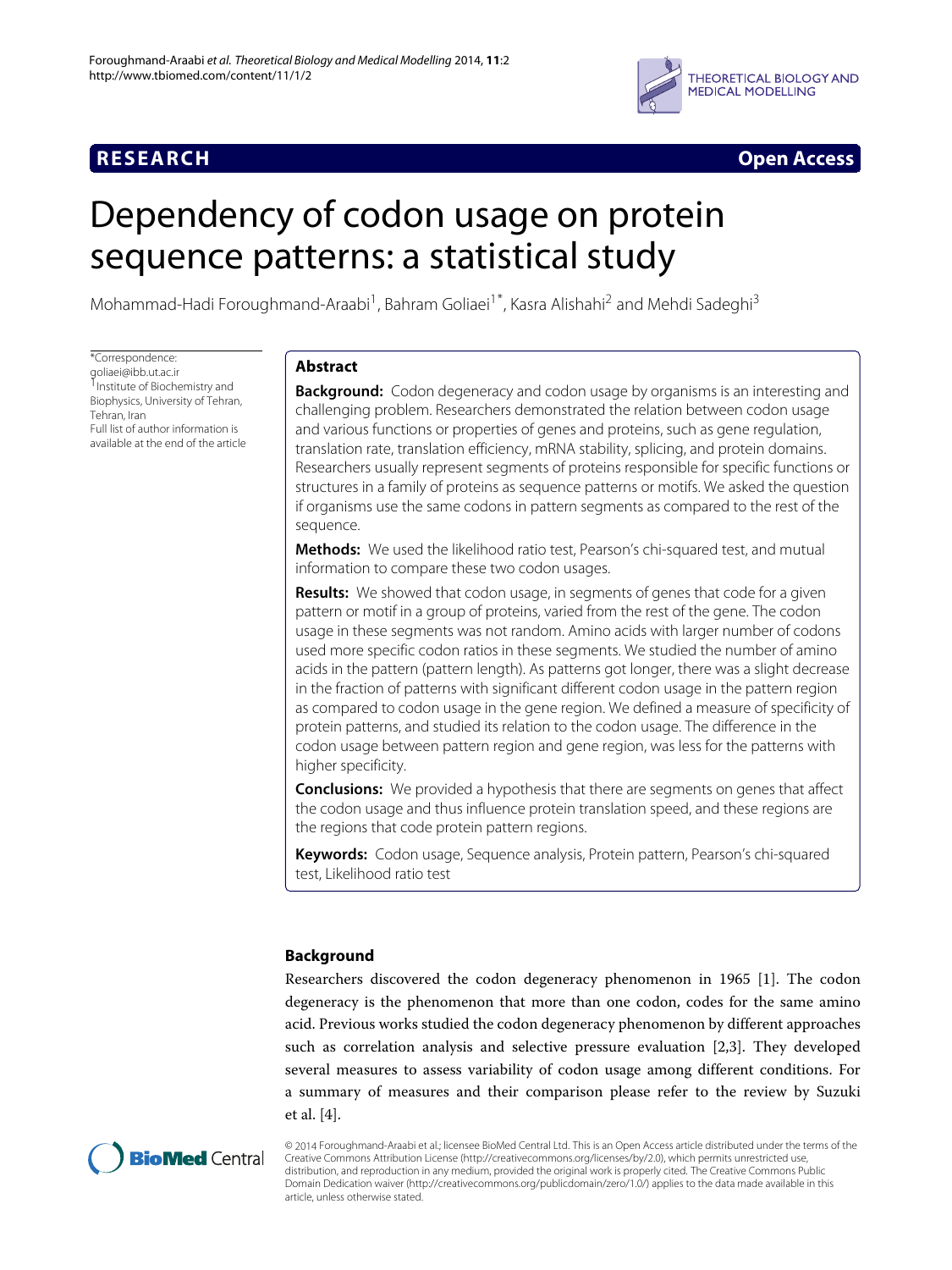Previous researches show that different organisms use different ratios of synonymous codons [\[3\]](#page-12-2). Although, many researchers assign a unique codon usage to each organism, genes within the same organism use different ratios of codons [\[5](#page-12-4)[,6\]](#page-12-5). This phenomenon may be due to some unknown biological roles of the codon usage [\[7\]](#page-12-6).

Many researchers provided evidences in favor of codon selection in human [\[8\]](#page-12-7). They suggested different mechanisms for this selection, including translation efficiency [\[9-](#page-12-8)[12\]](#page-12-9), mRNA stability [\[13](#page-12-10)[-15\]](#page-12-11), and splicing control [\[12,](#page-12-9)[16,](#page-12-12)[17\]](#page-12-13).

The literature suggests the codon usage as the translation efficiency controlling factor [\[8\]](#page-12-7). In the process of translation, the placement of tRNAs in the elongation phase is random. Also, the ribosome waits until a matching tRNA is correctly placed at its A site. Thus, translation of a gene which consists of codons with highly abundant tRNAs is fast. Through this mechanism, abundance of tRNAs along with codon usage affect the translation efficiency of genes [\[9,](#page-12-8)[18](#page-12-14)[-23\]](#page-13-0).

These works show that living organisms use the relation between codon usage and tRNA abundance statically by choosing the codon usage and amount of tRNA isoacceptors in their genomes. Also, organisms use this relation dynamically by changing the amount of tRNAs in different conditions and tissues to control cell cycles [\[24-](#page-13-1)[26\]](#page-13-2). For example, during amino acid starvation, organisms elevate the levels of tRNAs with high frequency in the genes that contribute to biosynthesis of amino acids [\[24,](#page-13-1)[27\]](#page-13-3).

Chamary et al. reported that some synonymous mutations, i.e. mutations that change the codon but not the resulting amino acid, affect the secondary structure of the mRNA [\[13\]](#page-12-10). This result is in favor of considering codon usage as a factor for mRNA stability. Also, as an example of the role of codon usage in the splicing control, researchers found synonymous mutations that disrupt the intron removal mechanism [\[16,](#page-12-12)[28\]](#page-13-4). These findings, in addition to several other observations, confirm the codon selection phenomenon in organisms. For a complete survey on the codon selection in human refer to the review by Chamary et al. [\[8\]](#page-12-7).

Recently, Najafabadi et al. claimed that, the codon usage, as a precoded factor, is involved in the gene regulation mechanism [\[29\]](#page-13-5). They support their claims by showing that co-regulated genes prefer similar codon usages. This could be considered as a breakthrough in the study of codon usage.

Sequence patterns or motifs represent conserved parts of protein sequences with common functional or structural features. They represent important sites such as enzyme catalytic sites, ligand binding sites, disulphide bonds, and many others [\[30\]](#page-13-6).

In this paper, we investigated the relation between the codon usage and sequence patterns in related proteins. To the best of our knowledge, this paper is the first work reporting this relation. After confirming this relation, we suggested some underlying mechanisms causing this dependency.

We extracted sequence patterns from two popular protein pattern databases, namely, PROSITE [\[30\]](#page-13-6) and Pfam [\[31\]](#page-13-7). We only used patterns which were in common in both databases. Experts have collected both these databases manually from results of experiments, and then enhanced them by computational tools. PROSITE database contains two types of entries: patterns and profiles. Patterns and profiles are both representing conserved residues, however, patterns represent conserved sites as regular expressions and profiles represent conserved domains as position specific matrices (PSM). "As these residues often are the more relevant for the biological function of the protein family or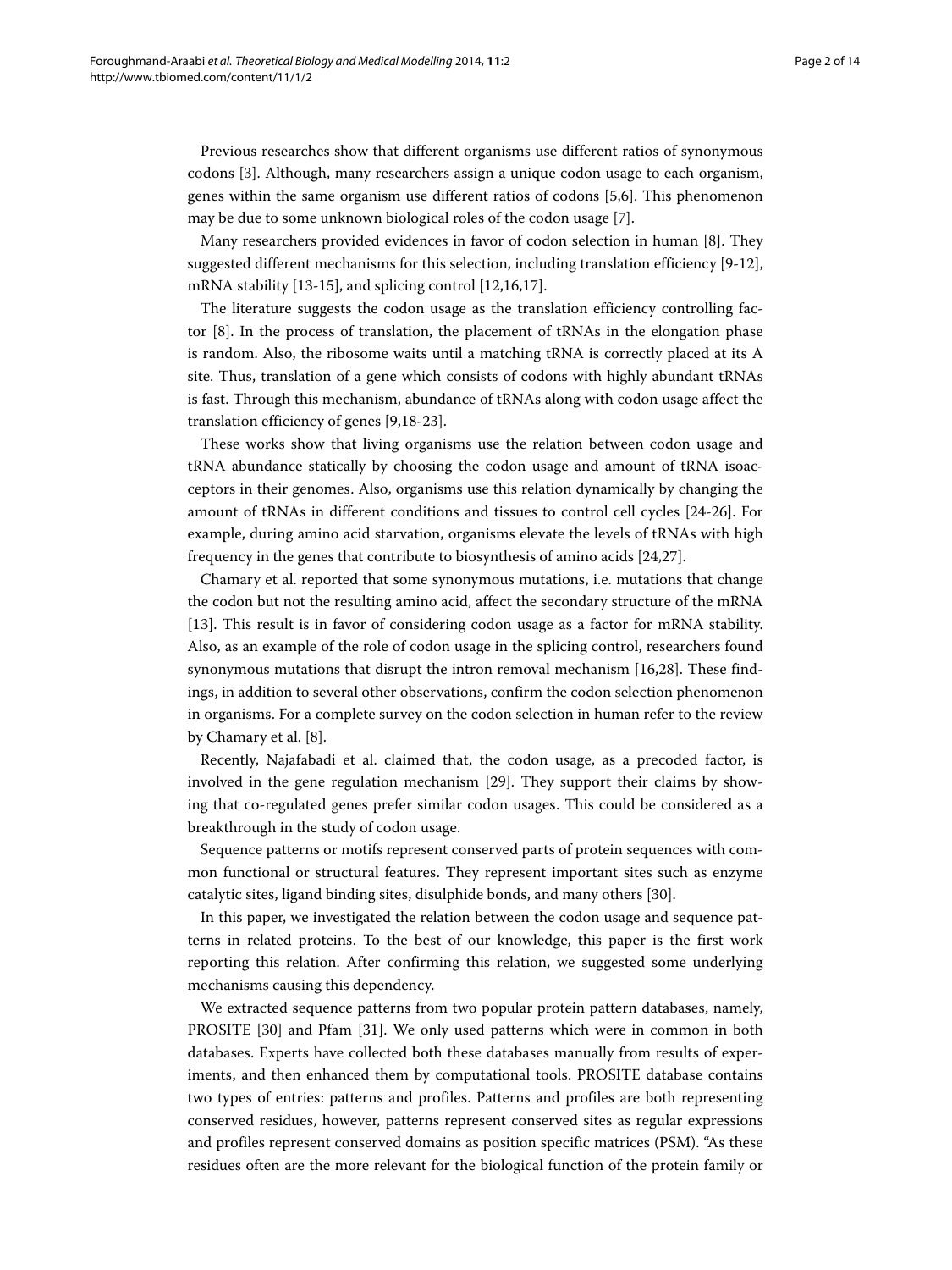domain, further research can concentrate on them". On the other hand, "profiles covering complete domains are more suitable for predicting protein structural properties" [\[30\]](#page-13-6). According to these facts, we used the pattern entities from the PROSITE database.

To develop PROSITE patterns, they first study reviews on families of proteins. Then, field experts extract biologically significant sites of families from literature. Finally, they produce a small pattern from alignment of significant sites. Thus, although PROSITE patterns are not biological in nature, they represent biological functions with high selectivity and specificity.

### **Materials and methods**

### **Dataset**

We selected protein patterns in common in two major pattern and family databases PROSITE [\[30\]](#page-13-6) and Pfam [\[31\]](#page-13-7). Then, for each PROSITE pattern, we took proteins which were members of this pattern, and then we selected the genes that code these proteins from the EMBL-EBI database. We did not consider patterns with unknown positions, i.e. positions with 'U', and positions indicating start and end of proteins, i.e. positions with '*<*' and '*>*'.

#### **Codon usage nomenclature**

For a PROSITE pattern *p*, we defined **"pattern genes"** as the genes that encode positive hits of that pattern, i.e. proteins that positively match to the pattern. Based on "pattern genes" of a pattern  $p$ , "**pattern gene codon usage (GCU)"**  $gcu_p^a[c]$  represents the occurrence frequency of codon *c* for amino acid *a* in the "pattern genes" of the pattern *p*. Thus,  $gcu_p^a[c] = n_p[c] / \sum_{c'} n_p[c']$ , where  $n_p[c]$  is the number of occurrences of codon *c* in "pattern genes" of pattern *p*, and the summation is over all codons that code for amino acid *a*. Note that, we considered the reading frames, and only count triplets that encode the amino acids.

We defined "**pattern region**" for a pattern  $p$ , as the subsequences of "pattern genes" that encode the subsequences of all proteins matching to the pattern *p*. Accordingly, we defined the **"pattern region codon usage (RCU)"**  $rcu_p^a[c]$  as the occurrence frequency of codon *c* corresponding to amino acid *a* in "pattern regions" of the pattern *p*. Thus,  $rcu_p^a[c] = n'_p[c]/\sum_{c'} n'_p[c']$ , where  $n'_p[c]$  is the number of occurrences of codon *c* in "pattern regions" of the pattern *p*, and the summation is over all codons that code for amino acid *a*.

We present an example of a pattern, its "pattern genes", and its "pattern regions" in Figure [1.](#page-3-0) Also this figure shows number of occurrences of codons in pattern genes and pattern regions.

#### **Statistical analysis**

#### *Test of equality of two codon usages*

We tested the null hypothesis that two codon usages for a specific amino acid are equal, i.e.  $A^a[c] = B^a[c]$ , where *A* and *B* are two codon usages and  $A^a[c]$  and  $B^a[c]$  are the occurrence frequency of codon *c* for amino acid *a* in codon usage *A* and *B*, respectively. In order to test it, we used the likelihood ratio test. More specifically we tested the equality of GCU ( $\text{gcd}_p^a[c]$ ) and RCU ( $\text{rcu}_p^a[c]$ ), by this method.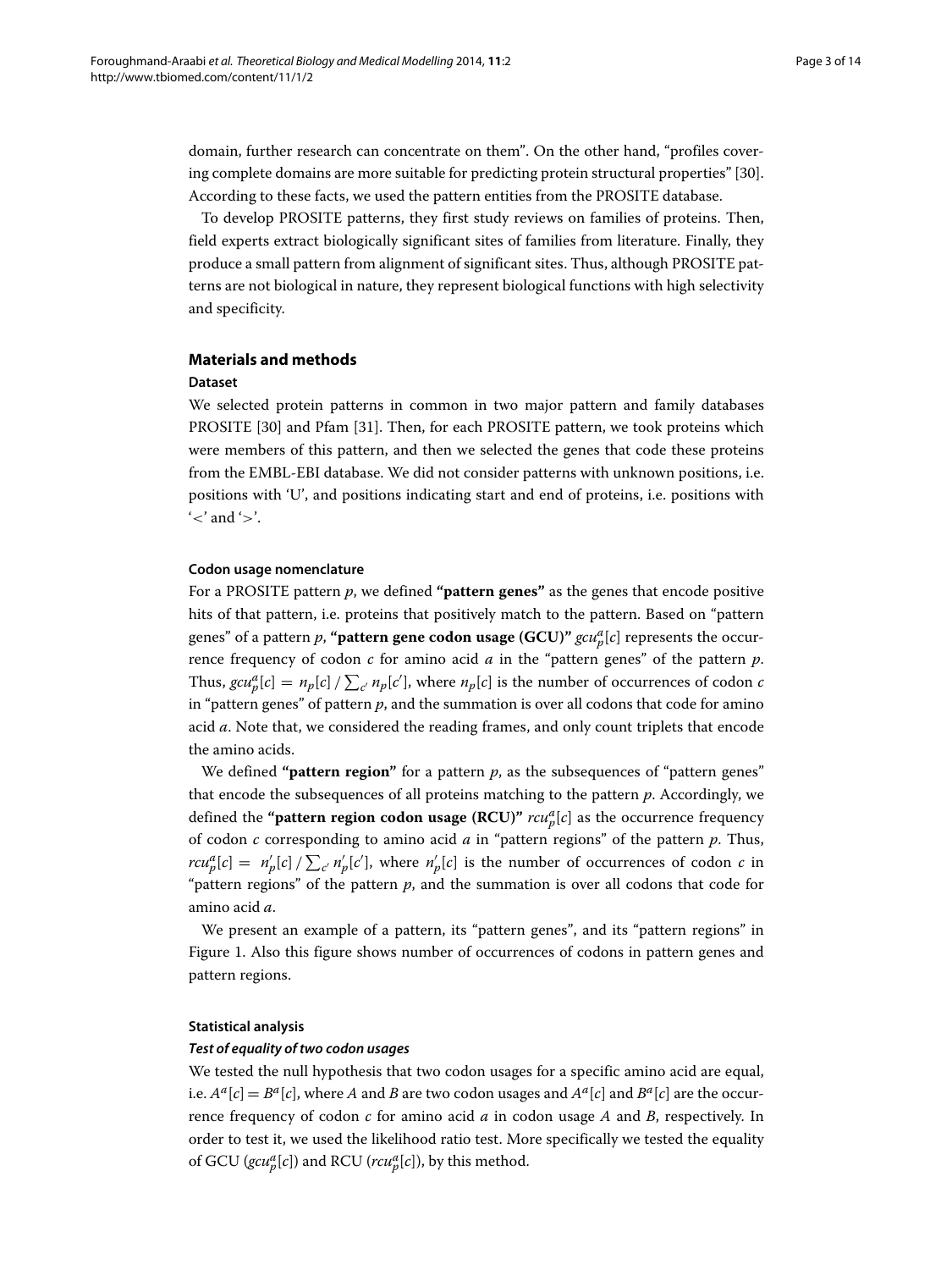| Pattern Region                                                                                                                                                                                                              |     |             |            |            |            |                  |     |                                                                   |            |            |            |             |     |               |                             |               |                 |  |
|-----------------------------------------------------------------------------------------------------------------------------------------------------------------------------------------------------------------------------|-----|-------------|------------|------------|------------|------------------|-----|-------------------------------------------------------------------|------------|------------|------------|-------------|-----|---------------|-----------------------------|---------------|-----------------|--|
|                                                                                                                                                                                                                             |     |             |            |            |            | G                | G   | [AG]                                                              | ſFΥ        |            |            |             |     |               |                             |               |                 |  |
|                                                                                                                                                                                                                             |     |             | at a       | gaa        | tgc        | ggt              | ggt | gcc                                                               | tac        | gtg        | aag        |             |     |               | ctg cta tcc aag acc tca gaa |               |                 |  |
| Pattern Genes                                                                                                                                                                                                               | gat | ggt         | att        | gat        | tgt        | gga              | ggt | gca                                                               | tac        | att        | aaa        | ctc         |     |               |                             |               |                 |  |
|                                                                                                                                                                                                                             |     |             |            |            | tgt        | ggg              | ggc | ggc                                                               | tat        | gtg        | aag        | ctg         | ttt | $\cot$        | aat                         |               | agt ttg gac cag |  |
|                                                                                                                                                                                                                             | cag | tgg<br>aag  | tat<br>atg | tga<br>gac | ttg<br>tgt | tgg<br>gga       | agg | tgc<br>ggc                                                        | ata<br>tac | cat<br>att | taa<br>aag | act         | gct | agc           | aga                         | $_{\rm{cac}}$ |                 |  |
|                                                                                                                                                                                                                             |     |             |            |            |            |                  | ggg |                                                                   |            |            |            |             |     |               |                             |               |                 |  |
|                                                                                                                                                                                                                             |     |             |            |            |            |                  |     | (a)                                                               |            |            |            |             |     |               |                             |               |                 |  |
|                                                                                                                                                                                                                             |     |             |            |            |            |                  |     | Number of occurrences of codons in pattern genes $n_{PS00000}$    |            |            |            |             |     |               |                             |               |                 |  |
|                                                                                                                                                                                                                             |     | $a$ aa: $1$ |            | aag: $5$   |            | aat: $1$         |     | acc: 1                                                            |            | act: 1     |            | aga: 1      |     | ager: 1       |                             |               |                 |  |
|                                                                                                                                                                                                                             |     | $\arg: 1$   |            | agt: $1$   |            | ata: $2$         |     | atg: $1$                                                          |            | att: $3$   |            | $\c{ac:} 1$ |     | cag: $2$      |                             |               |                 |  |
|                                                                                                                                                                                                                             |     | cat: 1      |            | $\cot:~1$  |            | cta: 1           |     | ctc: 1                                                            |            | ctg: $2$   |            | gaa: 2      |     | $\rm{gac:}$ 2 |                             |               |                 |  |
|                                                                                                                                                                                                                             |     | gat: 2      |            | gca: 1     |            | $\gcd: 1$        |     | get: 1                                                            |            | gga: 2     |            | ggc: 3      |     | ggg: 2        |                             |               |                 |  |
|                                                                                                                                                                                                                             |     | ggt: 4      |            | gtg: 2     |            | $\text{taa: } 1$ |     | tac: 3                                                            | tat: 2     |            |            | tca: $1$    |     | tcc: $1$      |                             |               |                 |  |
|                                                                                                                                                                                                                             |     | tga: $1$    |            | tgc: $2$   |            | tgg: $2$         |     | tgt: $3$                                                          |            | ttg: $2$   |            | ttt: $1$    |     |               |                             |               |                 |  |
|                                                                                                                                                                                                                             |     |             |            |            |            |                  |     |                                                                   |            |            |            |             |     |               |                             |               |                 |  |
|                                                                                                                                                                                                                             |     |             |            |            |            |                  |     | (b)                                                               |            |            |            |             |     |               |                             |               |                 |  |
|                                                                                                                                                                                                                             |     |             |            |            |            |                  |     | Number of occurrences of codons in pattern regions $n'_{PS00000}$ |            |            |            |             |     |               |                             |               |                 |  |
|                                                                                                                                                                                                                             |     | $\arg: 1$   |            | ata: $1$   |            | $\gamma$ gca: 1  |     | $\gcd: 1$                                                         | gga: 2     |            |            |             |     |               |                             |               |                 |  |
|                                                                                                                                                                                                                             |     | ggc: 3      |            | ggg: 2     |            | ggt: 3           |     | tac: $3$                                                          | tat: $1$   |            | tgc: $1$   |             |     | tgg:1         |                             |               |                 |  |
|                                                                                                                                                                                                                             |     |             |            |            |            |                  |     |                                                                   |            |            |            |             |     |               |                             |               |                 |  |
| (c)                                                                                                                                                                                                                         |     |             |            |            |            |                  |     |                                                                   |            |            |            |             |     |               |                             |               |                 |  |
| Figure 1 Example of a PROSITE pattern and its corresponding pattern genes and pattern regions. (a)                                                                                                                          |     |             |            |            |            |                  |     |                                                                   |            |            |            |             |     |               |                             |               |                 |  |
| The pattern contains four positions: "G", "G", "[AG]", and "[FY]" and has five positive hits. Their corresponding<br>genes making rows. Number of occurrences of codons (b) in pattern genes and (c) in pattern regions are |     |             |            |            |            |                  |     |                                                                   |            |            |            |             |     |               |                             |               |                 |  |
| also presented.                                                                                                                                                                                                             |     |             |            |            |            |                  |     |                                                                   |            |            |            |             |     |               |                             |               |                 |  |
|                                                                                                                                                                                                                             |     |             |            |            |            |                  |     |                                                                   |            |            |            |             |     |               |                             |               |                 |  |

<span id="page-3-0"></span>The test statistics *D* of the likelihood ratio test has, asymptotically, a chi-squared distribution and is given by  $D = -2 \log(\text{LNULL/LALTER})$ , where LNULL is likelihood for the null model and LALTER is likelihood for the alternative model. The null model is the model with equal frequencies in two codon usages, and in the alternative model each codon in each codon usage has its own frequency. If the amino acid *a* has #*a* different codons, then the degrees of freedom for the null and alternative models are equal to #*a*−1 and 2*(*#*a* − 1*)*; and the degree of freedom for the chi-distribution is #*a* − 1. We rejected the null hypothesis of equality of two codon usages at a significance level of %1.

Since the codon usage is meaningless for amino acids with only one codon, we excluded these amino acids from our investigations. These amino acids are Methionine (M) and Tryptophan (W). We considered the equality test for amino acid *a* and pattern *p*, only if each codon of amino acid *a* appears at least once in the pattern region, i.e.  $rcu_p^a[c] \ge 1$  for all codons *c* which code for amino acid *a*, and also the amino acid *a* appears at least 30 times in the pattern region, i.e.  $\sum_{c} r c u_{p}^{a}[c] \geq 30$  where the summation is over all codons  $c$ that code for amino acid *a*.

# *Test of randomness of RCU*

We tested the randomness of RCU for pattern *p* and amino acid *a* with Pearson's chisquared test to test the null hypothesis of the equality of codon usage with a random theoretical background. Before testing the randomness, we normalized the bias which may be induced by distributional bias of pattern positive hits in the hierarchy of organisms. To remove this bias, we removed patterns which may cause evolutionary bias from the randomness test. Thus, we only considered patterns that their codon usage were extracted from evolutionary divergent organisms.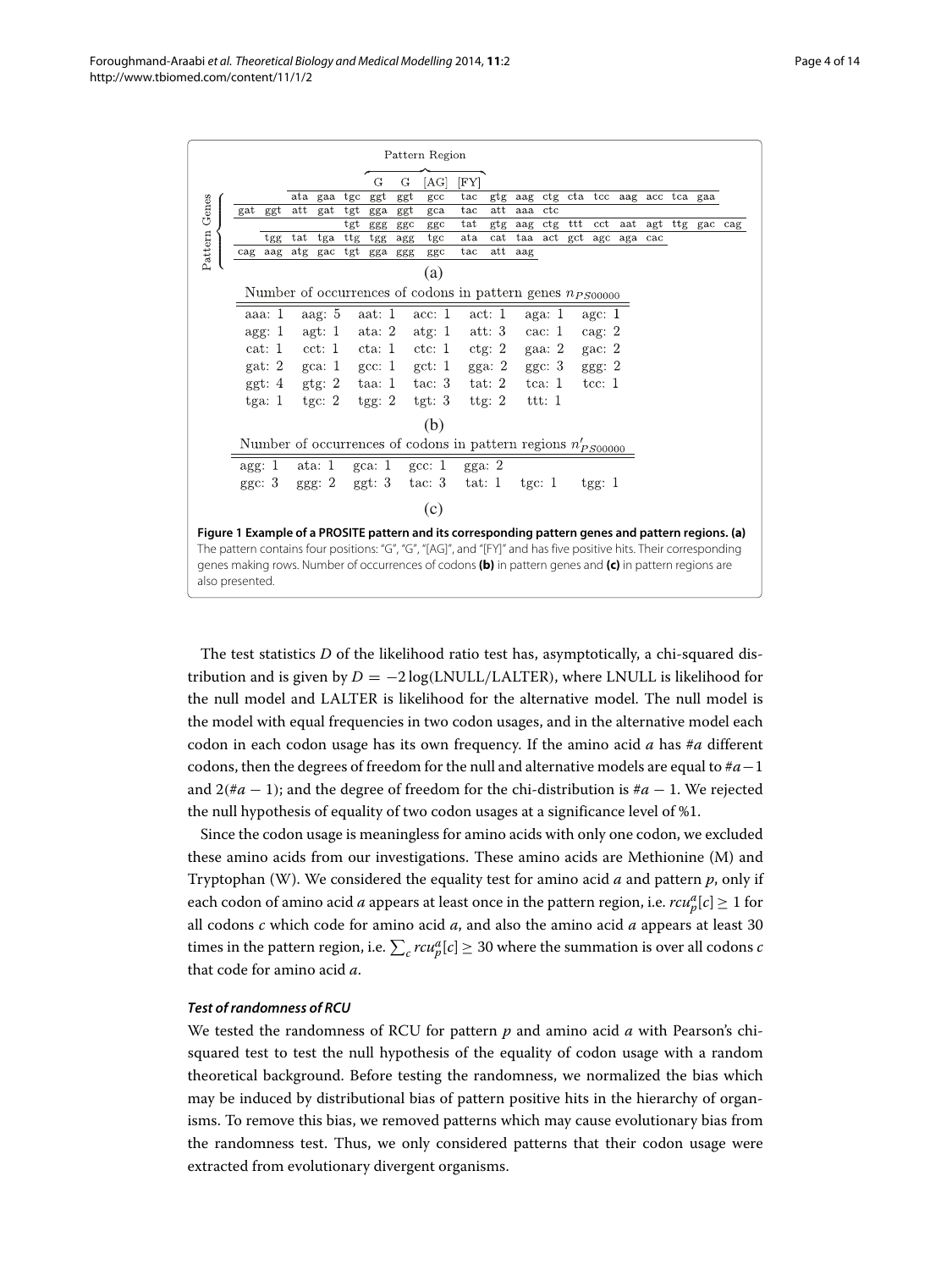For each pattern *p*, we counted the number of occurrences of the pattern in each of the three main domains of life, namely, "Eukaryota" (*dp*[*E*]), "Archaea" (*dp*[*A*]), and "Bacteria" ( $d_p[B]$ ). Then, we tested the randomness of  $d_p$ , with test-statistics  $X_p^2$  =  $\sum_{k} (d_{p}[k] - D[k])^{2}/D[k]$ , where the summation is over the three domains, and  $D[k] =$  $\sum_k d_p[k]$  /3 is the random background. The degree of freedom for this test is 2. Patterns with p-values more than %5 are the patterns which we could not consider their distribution of positive hits as non-random.

Then, we tested the randomness of RCU for amino acid *a* and pattern *p*, if three conditions are satisfied. These three conditions are: 1) each codons of *a* appears at least once in the pattern region, 2) the amino acid appears at least 10 times in the pattern region, and 3) the randomness test of  $d_p$  was not rejected. The test-statistics  $X_R^2$  for a RCU  $rcu_p^a[c]$  and amino acid *a* is  $X_R^2 = \sum_c (\bar{n}_p^a[c] - E[c])^2 / E[c]$ , where  $\bar{n}_p^a[c]$  is the number of occurrences of codon *c* in the "pattern region" of the pattern *p*, and *E*[*c*] is the theoretical background, and the summation is over all codons *c* that code for amino acid *a*. In this study, we used equal frequencies for the background codon usage, i.e. we let  $E[c] = \left( \sum_c \bar{n}_p^a[c] \right) / \#a$ , where  $\#a$  is the number of codons that code for amino acid *a*, and the summation is over all codons *c* that code for amino acid *a*. The degree of freedom for this test is  $#a - 1$ . We rejected the null hypothesis for p-values less than %1.

Note that, in our paper, for the test of equality of two codon usages we used the likelihood ratio test, however, for the test of randomness we used the Pearson's chisquared test. That is because in the test of equality of two codon usages, two codon usages represent observed values, while in the test of randomness, one of the codon usages, which is the background codon usage, is hypothetical. The likelihood ratio test is suitable for testing the equality of frequencies derived from observed values, while the Pearson's chi-squared test is applicable for comparing observed and hypothetical frequencies.

In every statistical test, we considered p-values less than %1 to reject the null hypothesis. On the other hand, we considered results with p-values more than %5 as those for which we cannot reject the null hypothesis; for the randomness of distribution of pattern positive hits across domains we cannot reject the null hypothesis. Also, we used the limit of having at least 10 positive hits, and not having 30 positive hits, for occurrences in patterns for Pearson's chi-squared test. That is because in the chi-squared test, the amount of available data is taken into account by the test.

### **Mutual information**

We considered GCU and RCU as random variables and evaluated their relative information by the mutual information measure. Let  $t_{p,o}[c]$  be the number of occurrences of codon *c* in organism *o* in "pattern genes" of the pattern *p*. Also, let  $t'_{p,o}[c']$  be the number of occurrences of codon  $c'$  in organism  $o$  in "pattern regions" of pattern  $p.$  Let  $t_p[c,c']$ be the number of simultaneous occurrences of codon *c* in pattern genes and codon *c*- in pattern regions, i.e.  $t_p[c, c'] = \sum_o t_{p,o}[c] t'_{p,o}[c']$ . Now we can define  $q_p[c, c']$  as the joint probability of occurrences of codon *c* in "pattern genes" and *c*- in "pattern regions", i.e.  $q_p^a[c, c'] = t_p[c, c'] / \sum_{c, c'} t_p[c, c']$ , where the summation is over every possible pairs of codons that code for amino acid *a*.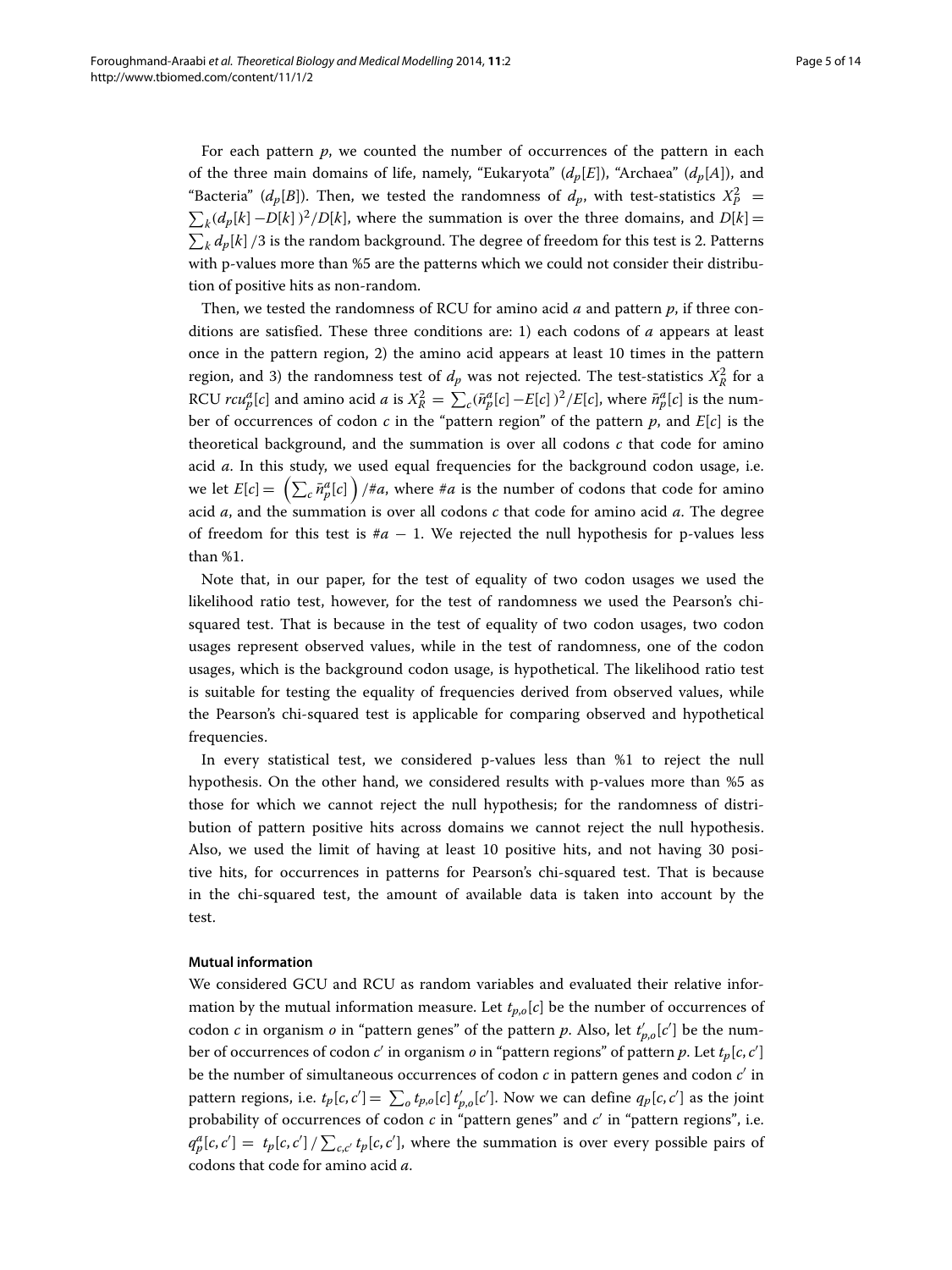The mutual information between GCU and RCU, for pattern *p* and amino acid *a* is

$$
I_p^a = \sum_{c,c'} q_p^a[c,c'] \log \left( \frac{q_p^a[c,c']}{q_p^a[c] \bar{q}_p^a[c']} \right)
$$

where the summation is over every possible pairs of codons that code for amino acid *a*, and  $q_p^a[c]$  and  $\bar{q}_p^a[c']$  are marginal distributions of  $q_p^a[c,c']$ , which are  $q_p^a[c]=\sum_{c'}q_p^a[c,c']$ and  $\bar{q}^a_p[c'] = \sum_c q^a_p[c, c']$ .

# **Length and specificity of pattern**

A PROSITE pattern *p* of size *n* is a sequence of sets of acceptable amino acids *Ai*, for  $1 \leq i \leq n$ . Also, each position *i*, may be repeated for a number of times which is either a number  $\alpha_i$ , or a range of possible values  $[\beta_i, \gamma_i]$ . For each position *i* we defined a representative repeating number  $r_i$ , which is  $\alpha_i$  for positions with a certain repeating number, and  $(\beta_i + \gamma_i)/2$  for positions with a range of possible repeating numbers. Accordingly, we define the representative length of a pattern *p* with size *n* as  $L_p = \sum_{i=1}^n r_i$ .

The specificity of a PROSITE pattern is the logarithm of the ratio of protein sequences that are matched to this pattern, to the number of all possible protein sequences with the same length. For a pattern  $p$ , the specificity  $s_p$  is defined as  $s_p = -\sum_i r_i \log(|A_i|/20)$ . For example a position that accepts any amino acid, i.e. an "x" position, does not increase the specificity of the pattern. Indeed, positions with more specific descriptions, i.e. positions with fewer acceptable amino acids, increase the specificity of a pattern more than highly degenerate positions.

We considered the relation between the representative length of patterns and our results. When considering the representative length of a PROSITE pattern, there is no difference between informative and highly degenerate positions. Thus, we provide the measure of specificity of patterns to take into account the amount of degeneracy of a pattern. We also considered the relation between the specificity of patterns and our results.

#### **Results**

#### **Non-randomness of RCU**

We filtered out patterns with non-random distribution of positive hits among domains of life. Among 320 patterns with more than 10 positive hits in three domains and at least one positive hit in each domain, for 61 patterns we could not reject the hypothesis that positive hits are distributed randomly among domains.

We tested the hypothesis of the randomness of RCU for 61 patterns and presented the results in Table [1.](#page-6-0) For each amino acid, we presented the total number of the cases, and the number of the cases for which the test rejected the hypothesis of the randomness of RCU.

Amino acids with low number of codons, i.e. 2, and 3, have random codon usage. While, amino acids with 4 or more codons have non-random codon usage as we showed in Table [1.](#page-6-0) Further details of the randomness test is available as Additional file [1.](#page-12-15)

#### **Difference between GCU and RCU**

We compared GCU and RCU and presented the percentage of patterns for which these two codon usages are different in Table [2.](#page-6-1) Also, for each amino acid, we presented the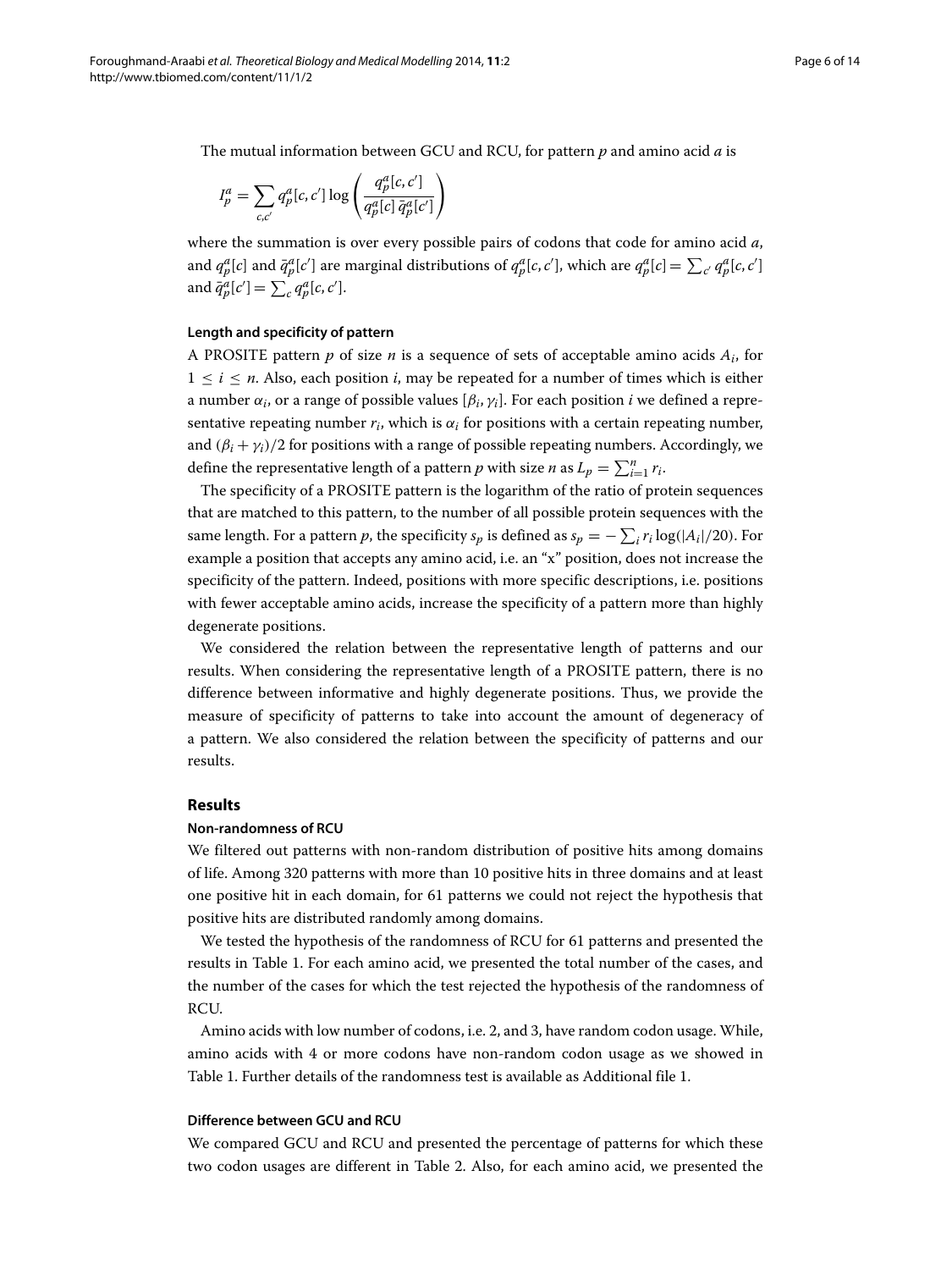<span id="page-6-0"></span>

| Amino<br>acid | Number of codons<br>for amino acid | Number of<br>valid patterns | Number of patterns with<br>non-random codon usage<br>in pattern region | Percentages of patterns<br>with non-random codon<br>usage in pattern region |
|---------------|------------------------------------|-----------------------------|------------------------------------------------------------------------|-----------------------------------------------------------------------------|
| $\subset$     | $\overline{2}$                     | 24                          | 15                                                                     | %62.5                                                                       |
| D             | 2                                  | 43                          | 29                                                                     | %67.4                                                                       |
| E             | $\overline{2}$                     | 41                          | 25                                                                     | %61.0                                                                       |
| F             | 2                                  | 40                          | 27                                                                     | %67.5                                                                       |
| H             | 2                                  | 33                          | 16                                                                     | %48.5                                                                       |
| Κ             | 2                                  | 35                          | 21                                                                     | %60.0                                                                       |
| N             | $\overline{2}$                     | 38                          | 15                                                                     | %39.5                                                                       |
| Q             | $\overline{2}$                     | 38                          | 22                                                                     | %57.9                                                                       |
| Y             | $\overline{2}$                     | 37                          | 15                                                                     | %40.5                                                                       |
| ı             | 3                                  | 52                          | 48                                                                     | %92.3                                                                       |
| A             | 4                                  | 47                          | 45                                                                     | %95.7                                                                       |
| G             | 4                                  | 54                          | 46                                                                     | %85.2                                                                       |
| P             | 4                                  | 38                          | 34                                                                     | %89.5                                                                       |
| т             | 4                                  | 48                          | 42                                                                     | %87.5                                                                       |
| v             | 4                                  | 56                          | 47                                                                     | %83.9                                                                       |
| L             | 6                                  | 50                          | 49                                                                     | %98.0                                                                       |
| R             | 6                                  | 34                          | 33                                                                     | %97.1                                                                       |
| S             | 6                                  | 40                          | 39                                                                     | %97.5                                                                       |

**Table 1 Percentages of the patterns for which the pattern codon usage is not random**

We excluded amino acids with exactly one codon. If an amino acid appears 10 times in a pattern region, and each of its codons appears at least once in this region, we consider the pattern as a valid pattern for the amino acid. A pattern with non-random codon usage is a pattern for which the randomness hypothesis with respect to a completely random background is rejected.

| Amino<br>acid | Number of<br>codons of<br>amino acid | Number of<br>valid patterns | Number of patterns with<br>non-equal pattern region<br>codon usage and pattern<br>gene codon usage | Percentages of patterns<br>with non-equal pattern<br>region codon usage and<br>pattern gene codon usage |
|---------------|--------------------------------------|-----------------------------|----------------------------------------------------------------------------------------------------|---------------------------------------------------------------------------------------------------------|
| C             | $\overline{2}$                       | 561                         | 276                                                                                                | %49.2                                                                                                   |
| D             | 2                                    | 809                         | 410                                                                                                | %50.7                                                                                                   |
| Ε             | 2                                    | 772                         | 393                                                                                                | %50.9                                                                                                   |
| F             | $\overline{2}$                       | 761                         | 402                                                                                                | %52.8                                                                                                   |
| Н             | 2                                    | 609                         | 284                                                                                                | %46.6                                                                                                   |
| Κ             | 2                                    | 764                         | 367                                                                                                | %48.0                                                                                                   |
| Ν             | 2                                    | 724                         | 361                                                                                                | %49.9                                                                                                   |
| Q             | 2                                    | 639                         | 310                                                                                                | %48.5                                                                                                   |
| Υ             | 2                                    | 668                         | 341                                                                                                | %51.0                                                                                                   |
|               | 3                                    | 860                         | 565                                                                                                | %65.7                                                                                                   |
| A             | 4                                    | 871                         | 693                                                                                                | %79.6                                                                                                   |
| G             | 4                                    | 937                         | 751                                                                                                | %80.1                                                                                                   |
| P             | 4                                    | 688                         | 526                                                                                                | %76.5                                                                                                   |
| т             | 4                                    | 824                         | 634                                                                                                | %76.9                                                                                                   |
| v             | 4                                    | 894                         | 708                                                                                                | %79.2                                                                                                   |
|               | 6                                    | 831                         | 739                                                                                                | %88.9                                                                                                   |
| R             | 6                                    | 650                         | 570                                                                                                | %87.7                                                                                                   |
| S             | 6                                    | 724                         | 668                                                                                                | %92.3                                                                                                   |

<span id="page-6-1"></span>**Table 2 Percentages of the patterns with different "pattern gene codon usage" and "pattern region codon usage"**

We excluded amino acids with exactly one codon. If an amino acid appears 30 times in a pattern region, and each of its codons appears at least once in this region, we consider the pattern as a valid pattern for the amino acid.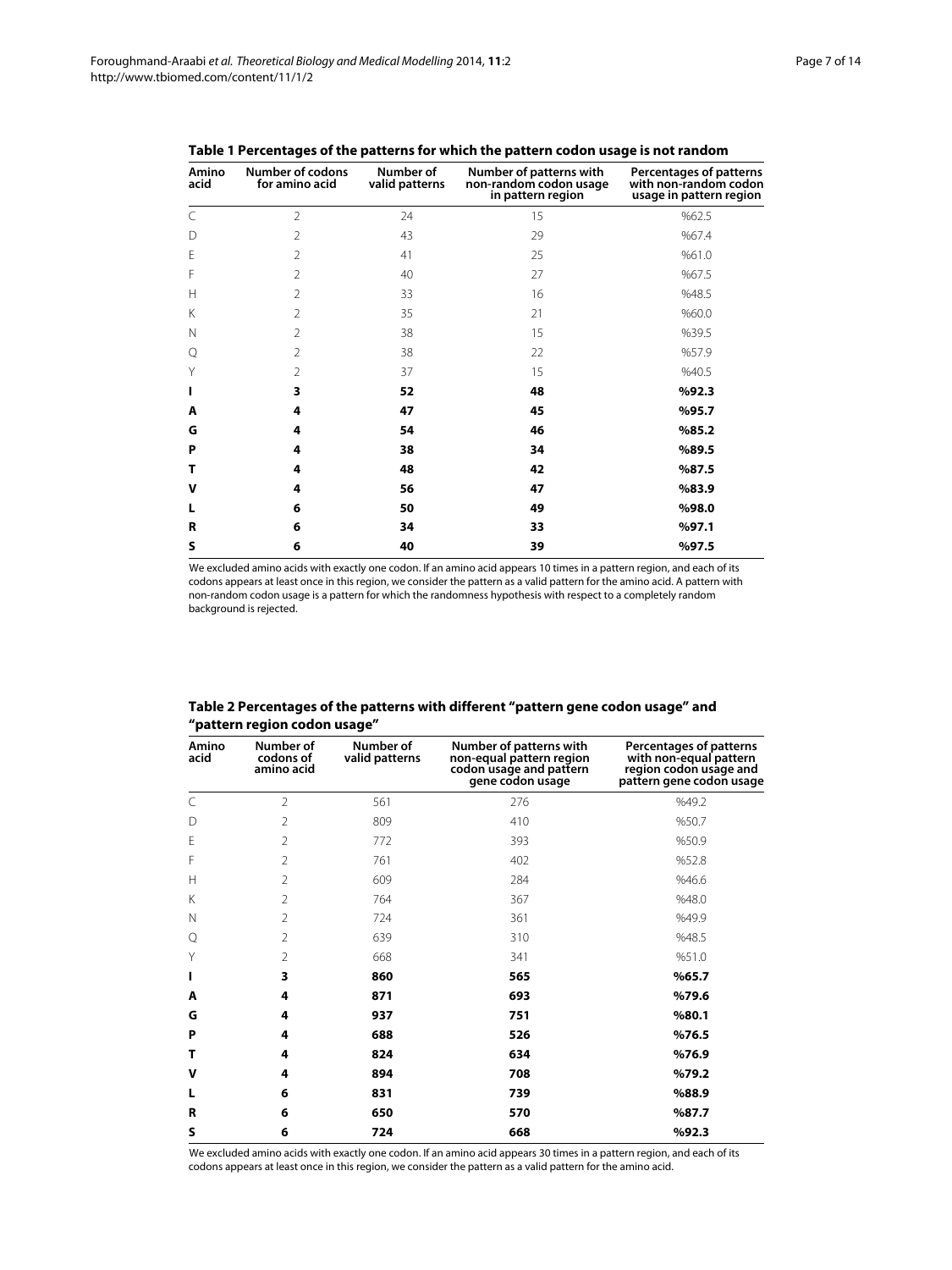number of codons that code for that amino acid, the number of valid patterns for that amino acid, and the number of cases for which these two codon usages are statistically non-equal in this table. Amino acids, in this table, are sorted ascending according to the number of their codons.

There were 13586 valid cases for all the amino acids in Table [2.](#page-6-1) We observed different GCU and RCU in more cases for the amino acids with larger number of codons. For example for the amino acid "C", which has 2 codons, in %49.2 of the cases gene region and pattern region codon usages were different, while, for amino acid "S", that has 6 codons, this percentage is %92.3. Further details of the codon usage comparison tests are available as Additional file [2.](#page-12-16)

# **Pattern length and codon usage in patterns**

We investigated if there is any relation between the pattern representative length and the codon usage. Figure [2](#page-7-0) shows the results. In order to produce this figure, for each representative length of PROSITE patterns, we gathered pairs of amino acids and patterns with the specified length. Then, we represented the percentages of these cases for which the hypothesis of equality of RCU and GCU is rejected.

As patterns get longer there is a slight decrease in the fraction of patterns with significant different RCU as compared to GCU. Low values of percentages for representative lengths more than 50 might be due to the small number of valid patterns observed at those lengths.

# **Pattern specificity and codon usage**

We analyzed the effect of pattern specificity (see the definition of pattern specificity) on the equality of RCU and GCU, and presented the results in Table [3.](#page-8-0)

The difference is higher than %62 for rows with more than 150 valid patterns (Table [3\)](#page-8-0). Also, the percentages of cases with different codon usages are decreasing, for the specificity ranges inside 9 to 36.

<span id="page-7-0"></span>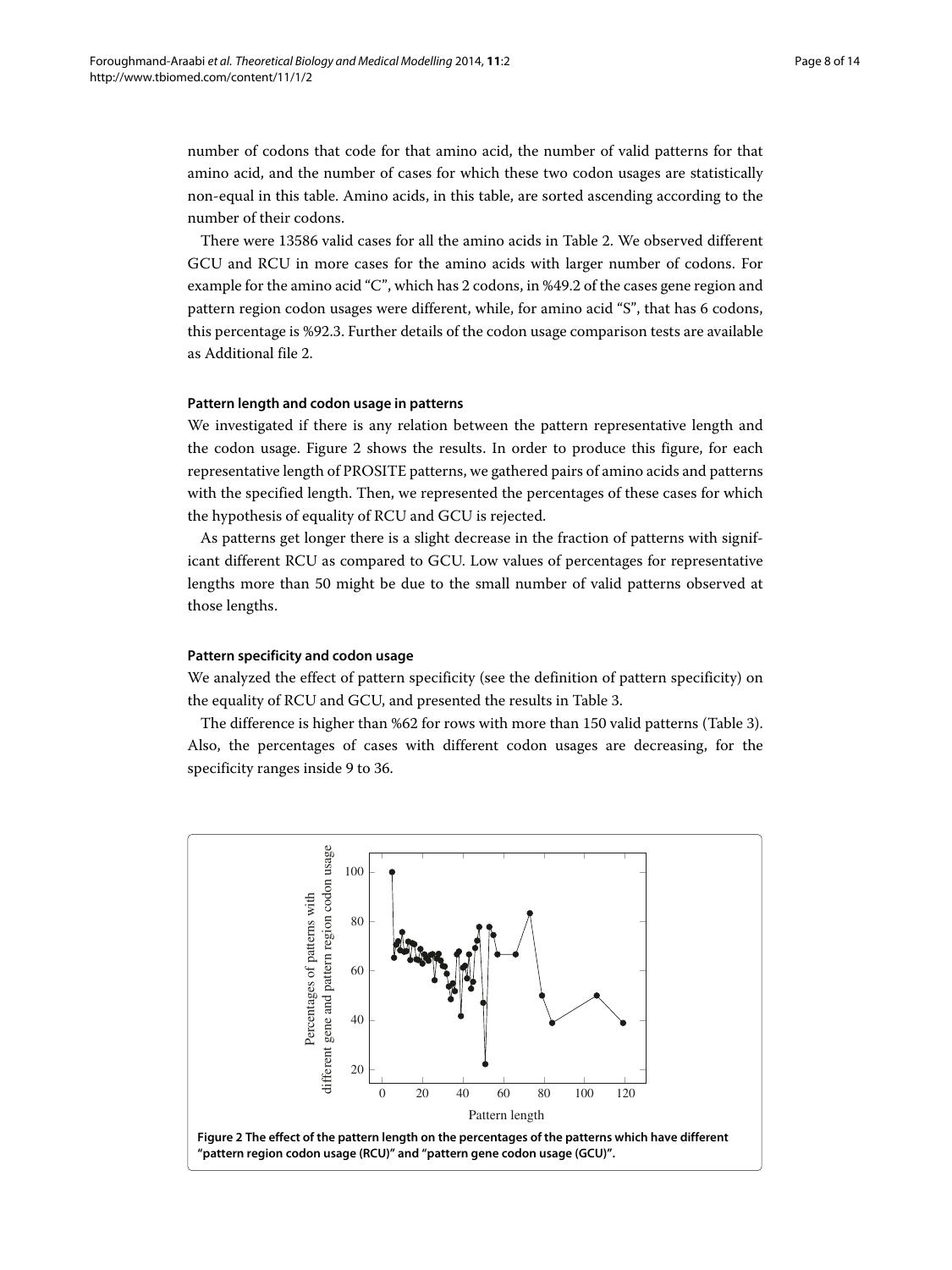<span id="page-8-0"></span>

| Table 3 Percentages of the patterns for which the hypothesis of equality of "pattern   |
|----------------------------------------------------------------------------------------|
| region codon usage (RCU)" and "pattern gene codon usage (GCU)" is rejected, grouped by |
| the specificity of the pattern                                                         |

| <b>Pattern specificity</b><br>range | Number of<br>valid patterns | Number of patterns with<br>non-equal pattern region<br>codon usage and pattern<br>gene codon usage | Percentages of patterns<br>with non-equal pattern<br>region codon usage and<br>pattern gene codon usage<br>for amino acids |
|-------------------------------------|-----------------------------|----------------------------------------------------------------------------------------------------|----------------------------------------------------------------------------------------------------------------------------|
| $[9 - 12)$                          | 12                          | 10                                                                                                 | %83.3                                                                                                                      |
| $[12 - 15)$                         | 709                         | 529                                                                                                | %74.6                                                                                                                      |
| $[15 - 18]$                         | 2111                        | 1420                                                                                               | %67.3                                                                                                                      |
| $[18 - 21)$                         | 3792                        | 2503                                                                                               | %66.0                                                                                                                      |
| $[21 - 24)$                         | 3194                        | 2112                                                                                               | %66.1                                                                                                                      |
| $[24 - 27)$                         | 1516                        | 992                                                                                                | %65.4                                                                                                                      |
| $[27 - 30)$                         | 876                         | 572                                                                                                | %65.3                                                                                                                      |
| $[30 - 33)$                         | 444                         | 282                                                                                                | %63.5                                                                                                                      |
| $[33 - 36)$                         | 238                         | 148                                                                                                | %62.2                                                                                                                      |
| $[36 - 39]$                         | 184                         | 130                                                                                                | %70.7                                                                                                                      |
| $[39 - 42)$                         | 185                         | 123                                                                                                | %66.5                                                                                                                      |
| $[42 - 45]$                         | 128                         | 69                                                                                                 | %53.9                                                                                                                      |
| $[45 - 48]$                         | 67                          | 44                                                                                                 | %65.7                                                                                                                      |
| $[48 - 51)$                         | 57                          | 32                                                                                                 | %56.1                                                                                                                      |
| $[51 - 54)$                         | 34                          | 19                                                                                                 | %55.9                                                                                                                      |
| $[57 - 60)$                         | 21                          | 7                                                                                                  | %33.3                                                                                                                      |
| $[60 - 63)$                         | 12                          | 6                                                                                                  | %50.0                                                                                                                      |

The range of pattern specificities are divided to subranges of length 3, and the results are provided for each range of pattern specificities. If an amino acid appears 30 times in a pattern region, and each of its codons appears at least once in this region, we consider the pattern as a valid pattern for the amino acid. The "number of patterns with non-equal pattern region codon usage and pattern gene codon usage" is the number of cases for which the hypothesis of the equality of "pattern region codon usage (RCU)" and "pattern gene codon usage (GCU)" is rejected. The "Percentages of patterns with non-equal pattern region codon usage and pattern gene codon usage for amino acids" column represents the ratio of the number of cases with non-equal codon usages to the number of valid cases. We presented the rows with at least 10 valid patterns.

### **Mutual information of GCU and RCU**

We calculated the mutual information (MI) between GCU and RCU, and presented the results in Table [4.](#page-9-0) For each amino acid, we calculated how much information is in common between RCU and GCU. The value of 0 for the mutual information indicates total independence of the two codon usages, while, higher values of mutual information indicate more dependencies between these two codon usages. For each amino acid, we also presented percentage of the cases for which the mutual information is less than 0.0001 bits.

According to Table [4,](#page-9-0) we conclude that MI between GCU and RCU is very low for all the amino acids.

# **Discussion**

We studied the occurrence frequency of different codons of amino acids in two regions: in gene regions and in pattern regions. We used statistical tests to test the hypothesis of equality of these two codon usages. If, for a pattern, these two codon usages differ, we say that the pattern is discriminative.

The Pearson's chi-squared test is a technique for testing the equality of an observed distribution with an expected distribution. Some previous works used the chi-squared test to show that the distribution of codons in various gene regions, such as regions corre-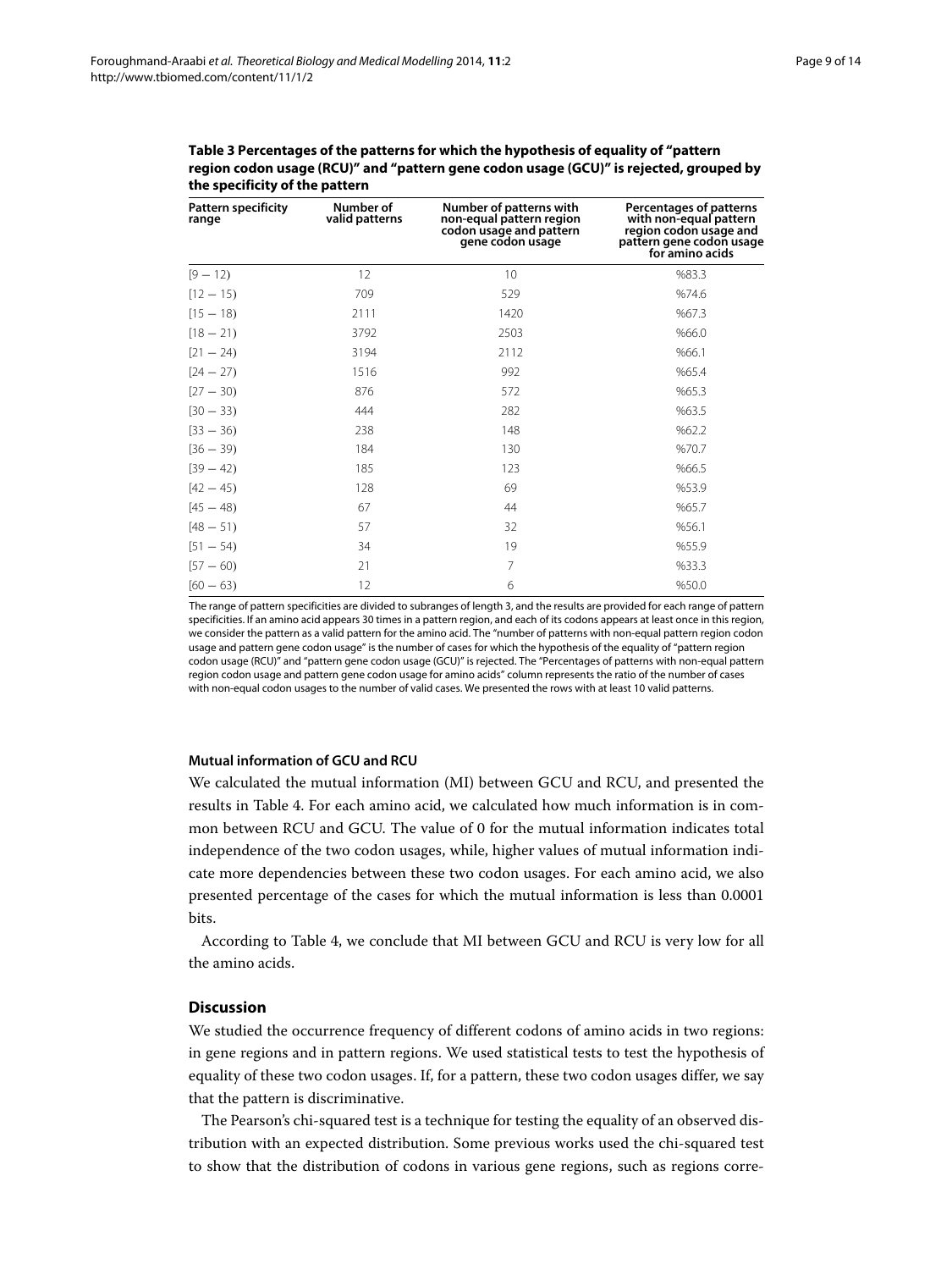| Amino<br>acid | Number of<br>codons of<br>amino acid | Number of<br>valid patterns | Number of patterns<br>with mutual<br>information less<br>than 0.0001 bits | Percentages of<br>patterns with<br>mutual information<br>less than 0.0001 bits | Average of<br>mutual information<br>of the patterns |
|---------------|--------------------------------------|-----------------------------|---------------------------------------------------------------------------|--------------------------------------------------------------------------------|-----------------------------------------------------|
| C             | $\overline{2}$                       | 561                         | 491                                                                       | %87.5                                                                          | 0.00009                                             |
| D             | 2                                    | 809                         | 735                                                                       | %90.9                                                                          | 0.00007                                             |
| E             | $\mathfrak{D}$                       | 772                         | 693                                                                       | %89.8                                                                          | 0.00005                                             |
| F             | 2                                    | 761                         | 686                                                                       | %90.1                                                                          | 0.00007                                             |
| H             | $\mathfrak{D}$                       | 609                         | 525                                                                       | %86.2                                                                          | 0.00007                                             |
| Κ             | 2                                    | 764                         | 689                                                                       | %90.2                                                                          | 0.00006                                             |
| N             | 2                                    | 724                         | 660                                                                       | %91.2                                                                          | 0.00005                                             |
| Q             | 2                                    | 639                         | 533                                                                       | %83.4                                                                          | 0.00009                                             |
| Y             | 2                                    | 668                         | 600                                                                       | %89.8                                                                          | 0.00007                                             |
|               | 3                                    | 860                         | 715                                                                       | %83.1                                                                          | 0.00008                                             |
| A             | $\overline{4}$                       | 871                         | 646                                                                       | %74.2                                                                          | 0.00015                                             |
| G             | $\overline{4}$                       | 937                         | 659                                                                       | %70.3                                                                          | 0.00018                                             |
| P             | $\overline{4}$                       | 688                         | 454                                                                       | %66.0                                                                          | 0.00023                                             |
| Т             | 4                                    | 824                         | 601                                                                       | %72.9                                                                          | 0.00016                                             |
| V             | $\overline{4}$                       | 894                         | 683                                                                       | %76.4                                                                          | 0.00012                                             |
|               | 6                                    | 831                         | 499                                                                       | %60.0                                                                          | 0.00026                                             |
| R             | 6                                    | 650                         | 355                                                                       | %54.6                                                                          | 0.00035                                             |
| S             | 6                                    | 724                         | 491                                                                       | %67.8                                                                          | 0.00017                                             |

<span id="page-9-0"></span>**Table 4 Mutual information between "pattern gene codon usage (RCU)" and "pattern region codon usage (GCU)"**

The mutual information is computed between two random variables, namely, "pattern gene codon usage (GCU)", and "pattern region codon usage (RCU)". We excluded amino acids with exactly one codon. If an amino acid appears 30 times in a pattern region, and each of its codons appears at least once in this region, we consider the pattern as a valid pattern for the amino acid.

sponding to different secondary structures, is not random [\[32\]](#page-13-8). We used this technique to test the randomness of "pattern region codon usages (RCU)". For each amino acid, we studied the codon usage of the amino acid in each pattern. We showed that the codon usage of amino acids in patterns are not random. It is more interesting that the genes corresponding to a pattern are from different organisms with different codon usages. This observation shows that there is a relation between pattern regions of the genes with similar patterns, even in different organisms.

The likelihood ratio test is a technique for testing the hypothesis of equality of two observed distributions. Researchers previously used the likelihood ratio test to compare the effect of translational speed and translational accuracy in the codon usage adaptation [\[33\]](#page-13-9). Here we used this technique to test the equality of codon usage of the genes (GCU) with the codon usage of the region of the genes that represent a pattern (RCU). We showed that in most of the cases the pattern regions use different ratio of codons, in comparison to gene regions. Of special interest is the proportional relation of the ratio of discriminative cases, and the number of codons for each amino acid. This discovery shows that whenever there are more freedom in choosing among codons, i.e. in amino acids with more codons, the organism uses different RCU and GCU in more cases. In fact, in this test, we showed in a more direct manner than the randomness test, that there is a relation between codon usages of pattern regions in different organisms.

Najafabadi et al. have shown that, in a specific organism, genes with different functions use different ratios of codon [\[29\]](#page-13-5). The results which we provided in the present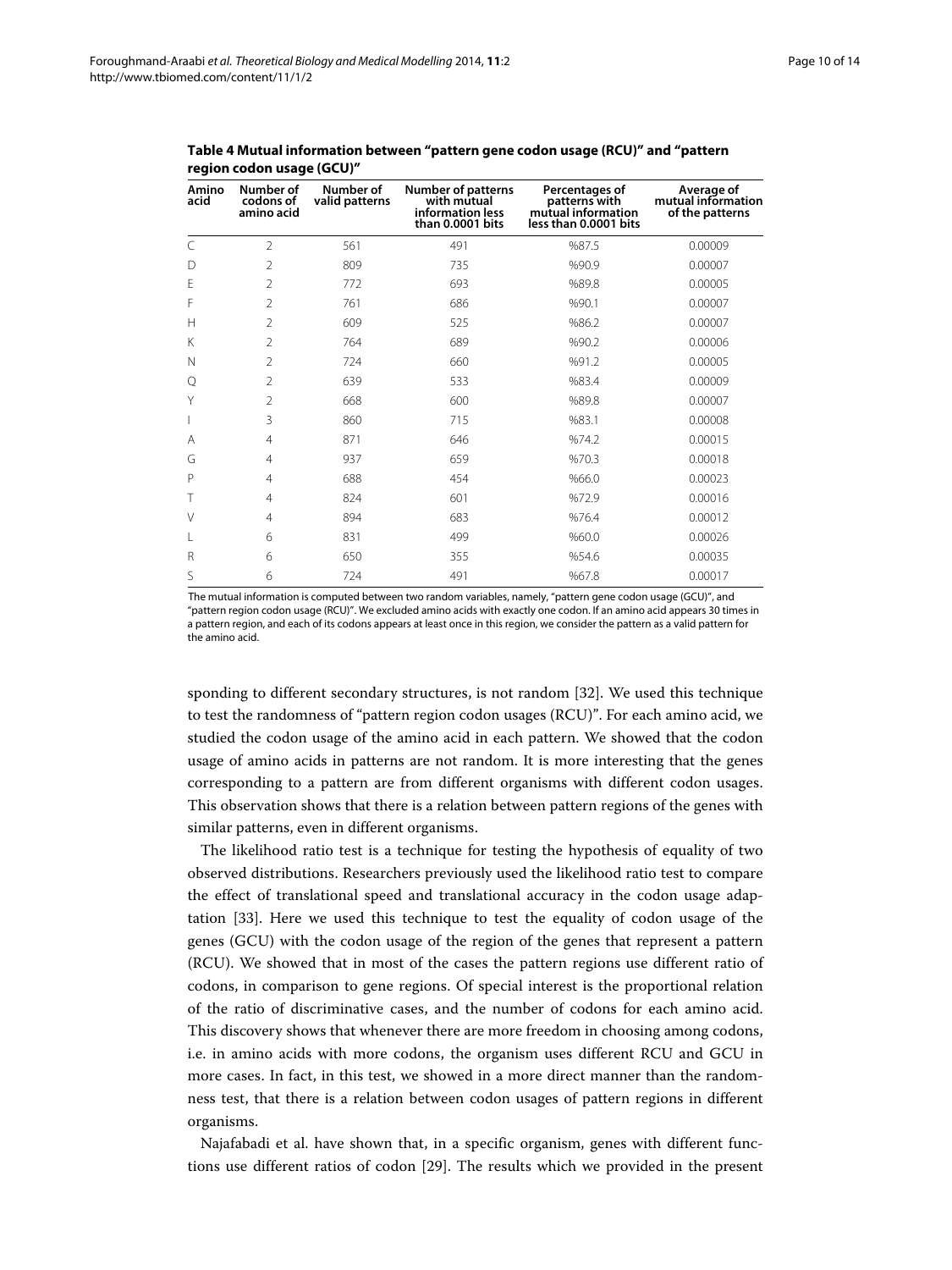paper is in agreement with the results of Najafabadi et al. Interestingly, our results show that the main factor behind the difference between the codon usage of genes with different functions is that they use different ratios of codons in their pattern regions (RCU).

We used the likelihood ratio test to test the effect of pattern length to the ratio of discriminative patterns. This test shows that shorter patterns are discriminative in most of the cases. In other words, patterns which may match to more sequences tend to be more discriminative. Note that, this relation is valid for patterns with length at most 50.

We defined another measure, which is called the specificity of pattern, to represent that how specific the description of a pattern is. As we described before, the specificity of a pattern represents the fraction of protein sequences with specific lengths that match to the pattern. Similar to the relation between the pattern length and the ratio of discriminative patterns, we observed the relation between the specificity of patterns and ratio of discriminative patterns. We showed that the patterns which match to more protein sequences, i.e. less specific patterns, use different pattern region (RCU) and pattern gene codon usages (GCU), in more cases.

Note that, in likelihood ratio tests, we used the p-value of %1. In this case, if the test fails, we should observe %1 positive results. Observation of more positive results, which we provided in this paper, shows that the tests are revealing a real world relation. In the randomness test we considered the dependency of codon usage to the organism and evolutionary distances between organisms, but we did not consider the evolutionary distance in other tests. That is because, in other tests, i.e. codon usage equality tests, we compared two codon usages, i.e. RCU and GCU, which are extracted from exactly the same set of organisms. However, in the randomness test, we compared a codon usage with a hypothetical background, thus, we considered the evolutionary distance between the set of selected organisms.

Mutual information of two random variables *X* and *Y* is a measure of independence of *X* from *Y*. Researchers have provided methods based on this concept to discriminate between coding and non-coding sequences [\[34\]](#page-13-10). Also, they have used mutual information to show the dependency of codon usage to the functions and expression levels of the genes [\[29\]](#page-13-5). We used this concept to evaluate the dependency of RCU and GCU. Our study of the equality of RCU and GCU, shows that for a pattern, there is a similarity in pattern regions, in different organisms. However, we showed by the mutual information that the dependency between RCU and GCU is very low. It means that, although we know that the organism tries to use a specific codon usage, however, organisms select the codon usage of pattern regions (RCU) independently.

This study, could be considered as an extension to the study of Najafabadi et al. [\[29\]](#page-13-5). They claimed that the codon usage is the mechanism which is used by organisms to regulate gene expression levels. They provided some theoretical and experimental tests to show this hypothesis. They chose some organisms, and for each, they examined the similarity of codon usages between co-expressed and co-function genes, i.e. genes with similar functions. They showed that the co-expressed and co-function genes use similar codon usages. They proposed their hypothesis about the genes within a specific organism. In contrast, with a different approach, we studied the relation between the codon usage of the protein members of motifs in different organisms. We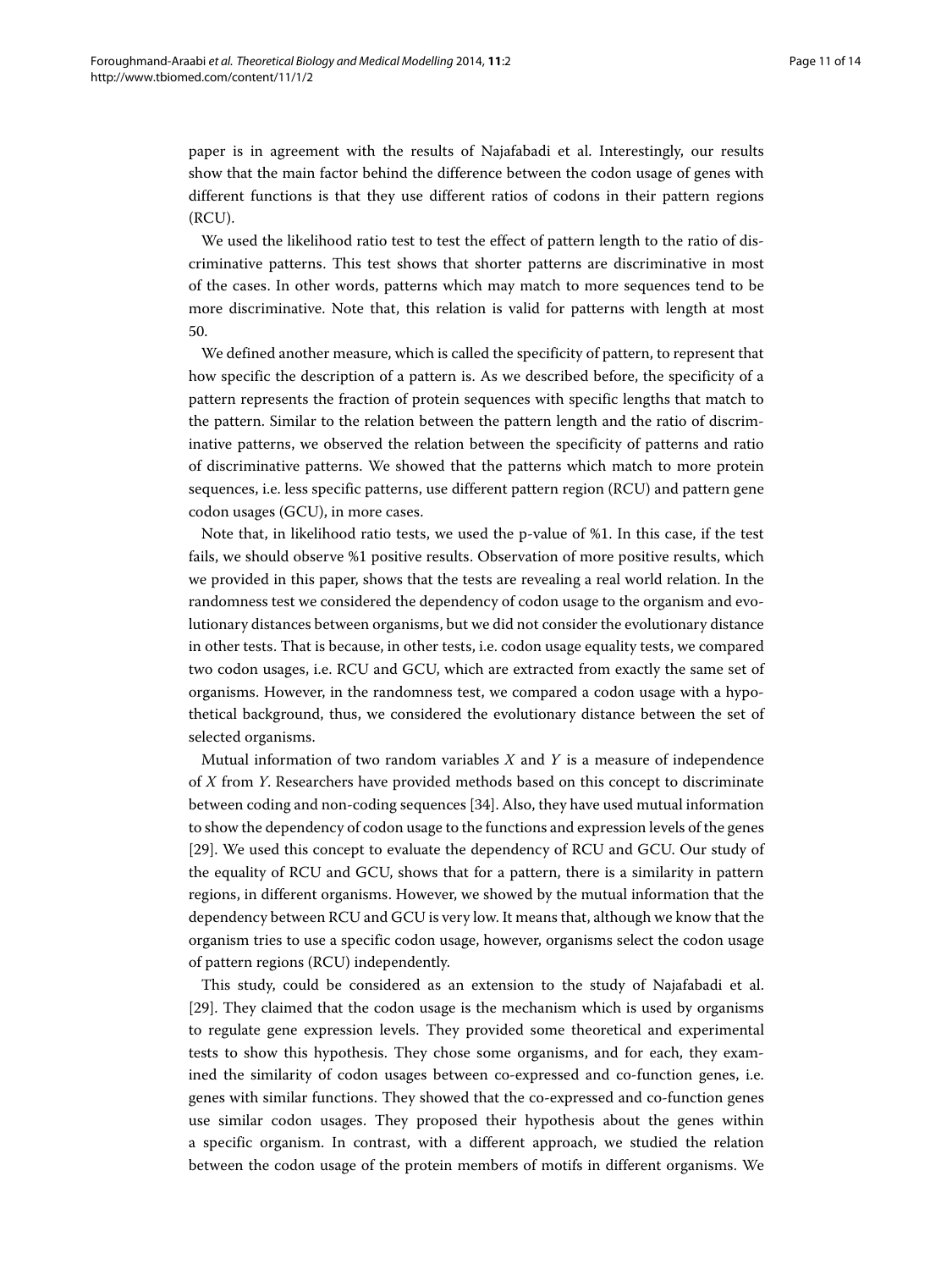showed that there is a universal, i.e. organism independent, tendency of using similar ratios of codon in pattern regions of proteins with similar patterns. Note that, protein sequence patterns represent preserved motifs in sequences which are due to a biological function.

Najafabadi et al. [\[29\]](#page-13-5) showed that the similarity in codon usage between co-function proteins is higher than the codon usage similarity between two random proteins, and they did not analyze the origin of this difference in coding regions. Besides, we focused on the pattern regions of the proteins. From this point of view, our study explains the origin of differences in codon usages of different patterns, in coding region.

Najafabadi et al. provided an explanation for their findings that considers the effect of the codon usage in gene regulation. They proposed the codon usage as the factor which is used by organisms to control the expression of the genes. Indeed, they provided the mechanism that whenever an organism tries to activate a function, it changes the abundances of tRNAs, and consequently, some genes are switched on and off. However, this claim does not seem to be biologically valid. Indeed, the amount of available tRNAs may only affect the speed of translation, and consequently, the amount of proteins. In contrast, we provided a hypothesis that the organism uses this codon usage similarity between proteins, which participate in similar functions, to regulate protein expression levels, and does not use it to switch the genes on or off. Thus, the organism regulates the amount of available proteins by changing the amount of available tRNAs, and this mechanism is universal between organisms.

Why should pattern regions of a pattern in different organisms use similar codon usage? In fact, there should be a convergent evolution in codon usage of genes with a specific pattern, otherwise, mutations make these codon usages completely random. As researchers have claimed previously, codon usage is a factor for controlling protein expressions [\[29\]](#page-13-5). This claim is not only valid when considering genes individually, but also this is valid for a set of related proteins. In other words, the relative expression level of a set of proteins is controlled by the codon usage. This is the reason behind observing different codon usages in gene regions (GCU) and pattern regions (RCU).

### **Conclusions**

In this paper, we showed that the pattern region of the genes uses a non-random codon usage. Furthermore, we showed that the pattern region uses a different codon usage in comparison to the rest of the gene. Meanwhile, researchers have reported that the codon usage of the genes controls protein expression levels. Thus, the effect of pattern region on protein expression which is influenced by ratios of synonymous codons in this region, is not the same as the effect of the rest of the genes.

We observed more difference between codon usage in pattern region and gene region, for amino acids with more codes. On the other hand, for amino acids with more codes, there are more freedom in selection of the codon usage. Thus, we observed that, when there are more freedom in selection of the codon usage, the organism uses a more divergent pattern region codon usage, in comparison to the gene region. This mechanism for controlling protein expression levels, could be interpreted as an inter-organism mechanism for controlling protein expression levels.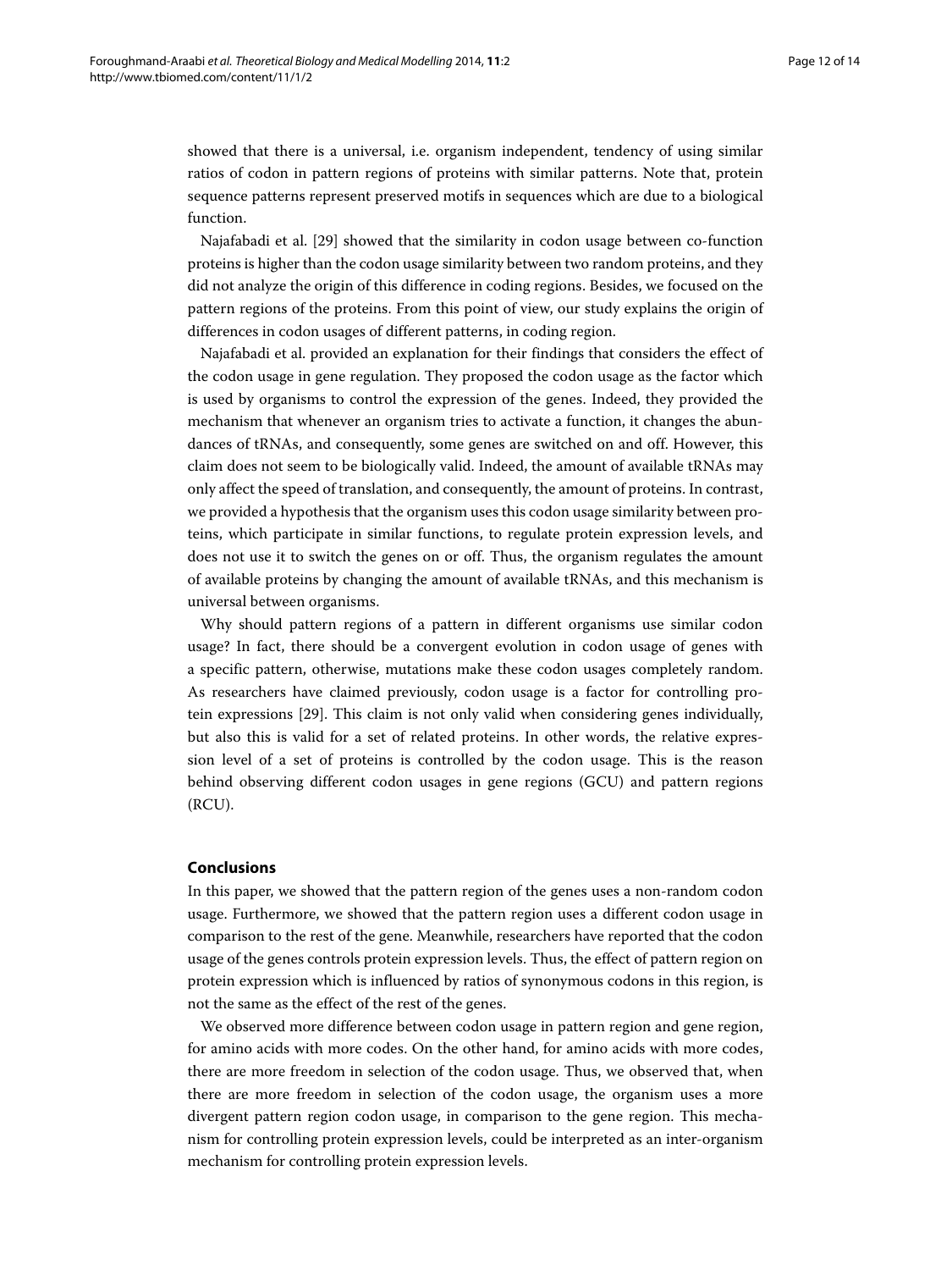# **Additional files**

<span id="page-12-15"></span>**[Additional file 1:](http://www.biomedcentral.com/content/supplementary/1742-4682-11-2-S1.xlsx) Randomness Test.** This file represents results of randomness test for different PROSITE patterns and different amino acids. In this test we statistically tested randomness of codon usage of pattern regions (RCU).

<span id="page-12-16"></span>**[Additional file 2:](http://www.biomedcentral.com/content/supplementary/1742-4682-11-2-S2.xlsx) Codon Usage Comparison.** This file represents results of comparison of codon usages of gene regions (GCU) and pattern regions (RCU) for different PROSITE patterns and different amino acids. This file also includes information about the patterns, such as representative length of the pattern, pattern specificity, mutual information of the pattern region codon usage, and the number of codons that codes for the amino acid.

#### **Competing interests**

The authors declare that they have no competing interests.

#### **Authors' contributions**

All the authors contribute in designing statistical tests, analyzing the results, introducing the hypothesis, and preparing the manuscript. All authors read and approved the final manuscript.

#### **Acknowledgements**

The authors would like to thank Pooya Shariatpanahi for his very useful helps in writing this paper.

#### **Author details**

<sup>1</sup> Institute of Biochemistry and Biophysics, University of Tehran, Tehran, Iran. <sup>2</sup> Departement of Mathematical Sciences, Sharif University of Technology, Tehran, Iran. <sup>3</sup>National Institute of Genetic Engineering and Biotechnology (NIGEB), Tehran, 14155-6346, Iran.

#### Received: 24 October 2013 Accepted: 3 January 2014 Published: 10 January 2014

#### **References**

- <span id="page-12-0"></span>1. Nirenberg M, Leder P, Bernfield M, Brimacombe R, Trupin J, Rottman F, O'Neal C: **RNA codewords and protein synthesis, VII. On the general nature of the RNA code.** Proc Natl Acad Sci 1965, **53**(5):1161–1168.
- <span id="page-12-1"></span>2. Yang Z, Nielsen R: **Mutation-selection models of codon substitution and their use to estimate selective strengths on codon usage.** Mol Biol Evol 2008, **25**(3):568–579.
- <span id="page-12-2"></span>3. Nakamura Y, Gojobori T, Ikemura T: **Codon usage tabulated from international DNA sequence databases: status for the year 2000.** Nucleic Acids Res 2000, **28**(1):292.
- <span id="page-12-3"></span>4. Suzuki H, Brown CJ, Forney LJ, Top EM: **Comparison of correspondence analysis methods for synonymous codon usage in bacteria.** DNA Res 2008, **15**(6):357–365.
- <span id="page-12-4"></span>5. Suzuki H, Saito R, Tomita M: **Measure of synonymous codon usage diversity among genes in bacteria.** BMC Bioinformatics 2009, **10**(1):167.
- <span id="page-12-5"></span>6. Nguyen MN, Ma J, Fogel GB, Rajapakse JC: **Di-codon usage for classification of genes.** Biosystems 2009, **98**(1):1–6. 7. Lucks JB, Nelson DR, Kudla GR, Plotkin JB: **Genome landscapes and bacteriophage codon usage.** PLoS Comput
- <span id="page-12-6"></span>Biol 2008, **4**(2):1000001.
- <span id="page-12-7"></span>8. Chamary JV, Parmley JL, Hurst LD: **Hearing silence: non-neutral evolution at synonymous sites in mammals.** Nat Rev Genet 2006, **7**(2):98–108.
- <span id="page-12-8"></span>9. Lavner Y, Kotlar D: **Codon bias as a factor in regulating expression via translation rate in the human genome.** Gene 2005, **345**(1):127–138.
- 10. Comeron JM: **Selective and mutational patterns associated with gene expression in humans.** Genetics 2004, **167**(3):1293–1304.
- 11. Kotlar D, Lavner Y: **The action of selection on codon bias in the human genome is related to frequency, complexity, and chronology of amino acids.** BMC Genomics 2006, **7**(1):67.
- <span id="page-12-9"></span>12. Stoletzki N, Eyre-Walker A: **Synonymous codon usage in Escherichia coli: selection for translational accuracy.** Mol Biol Evol 2007, **24**(2):374–381.
- <span id="page-12-10"></span>13. Chamary J, Hurst L: **Evidence for selection on synonymous mutations affecting stability of mRNA secondary structure in mammals.** Genome Biol 2005, **6**(9):75.
- 14. Duan J, Wainwright MS, Comeron JM, Saitou N, Sanders AR, Gelernter J, Gejman PV: **Synonymous mutations in the human dopamine receptor D2 (DRD2) affect mRNA stability and synthesis of the receptor.** Hum Mol Genet 2003, **12**(3):205–216.
- <span id="page-12-11"></span>15. Capon F, Allen MH, Ameen M, Burden AD, Tillman D, Barker JN, Trembath RC: **A synonymous SNP of the corneodesmosin gene leads to increased mRNA stability and demonstrates association with psoriasis across diverse ethnic groups.** Hum Mol Genet 2004, **13**(20):2361–2368.
- <span id="page-12-12"></span>16. Cartegni L, Chew SL, Krainer AR: **Listening to silence and understanding nonsense: exonic mutations that affect splicing.** Nat Rev Genet 2002, **3**(4):285–298.
- <span id="page-12-13"></span>17. Huang Y, Koonin EV, Lipman DJ, Przytycka TM: **Selection for minimization of translational frameshifting errors as a factor in the evolution of codon usage.** Nucleic Acids Res 2009, **37**(20):6799–6810.
- <span id="page-12-14"></span>18. Sorensen MA, Kurland CG, Pedersen S: **Codon usage determines translation rate in Escherichia coli.** J Mol Biol 1989, **207**(2):365–377.
- 19. Hernandez RO, Bordel S, Nielsen J: **Codon usage variability determines the correlation between proteome and transcriptome fold changes.** BMC Syst Biol 2011, **5**(1):33.
- 20. Gustilo EM, Vendeix FA, Agris PF: **tRNA's modifications bring order to gene expression.** Curr Opin Microbiol 2008, **11**(2):134–140.